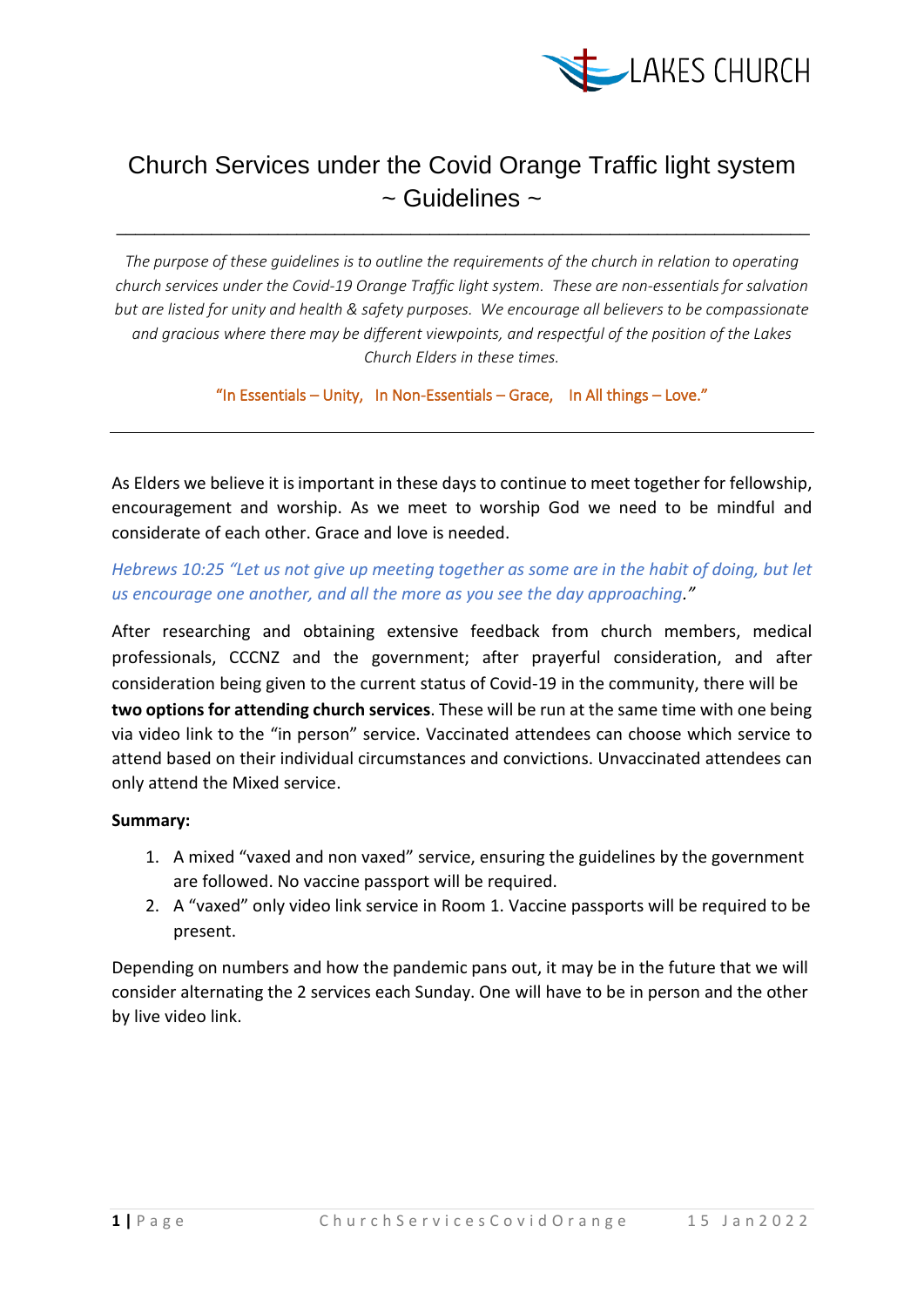

# **Detailed guidelines:**

## **Generic guidelines for both services:**

- Masks will be made mandatory and will be required from the carpark onwards.
- Scanning or contact details are required.
- If people are unwell they must stay home.
- If people have serious health problems and/or feel compromised, we encourage them to seek advice and recommend they stay at home. However, this is a personal choice and we know some in this position and are very keen to come.
- Hand Sanitiser will be provided and encouraged
- Communion can now be brought in sealed individual packs (juice & wafer) and we are purchasing them.
- We will encourage all our people to take great care in these times.
- We will continue to keep up to date with changes as they happen, on the govt website and CCCNZ.
- Childrens Church will need to operate at the back of church in each room for now with packs made up. Parents, please feel free to sit with your children.
- Creche will be in both rooms, but you cannot mix between the 2 rooms.
- There will be no mixing between the rooms.

# **Specific Guidelines for the two different services:**

- *1.* **Lakes Church Mixed Service (Vaxed and non vaxed) under orange in Room 2** *(larger room)*
	- We are allowed 50 people plus workers and volunteers (currently we have about 12- 15 help on any given Sunday).
	- Registration will not be required, but we will be counting numbers before entering and if we go over the limit we may ask vaccinated attendees to join the vaccinated only service.
	- Entrance will be via the large driveway gate and back door.
	- Non contact will be encouraged. Air hugs not touching hugs.
	- Capacity for 1m distancing is required. Room 2 has more than sufficient capacity to meet this requirement for 50 attendees and volunteers. (Capacity limits are based on maximum number of people who could occupy the space if each person was 1 metre apart. People do not have to keep 1 metre apart at the venue.)
	- Masks **and** Vaccination are mandatory for those preparing & serving on morning tea, communion and welcoming. Masks are mandatory for everyone else.

### 2. **Lakes Church for Vaccine Passport only in Room 1** *(available from 23rd January*)

- Only people with a My Vaccine Pass are allowed to be there. This includes volunteers and workers. Children under the age of 12 years and 3 months do not need to provide a My Vaccine Pass to enter places with a vaccination requirement.
- You will be asked to show your My Vaccine Pass when you are at the venue.
- There is no limit to how many people can be at the venue.